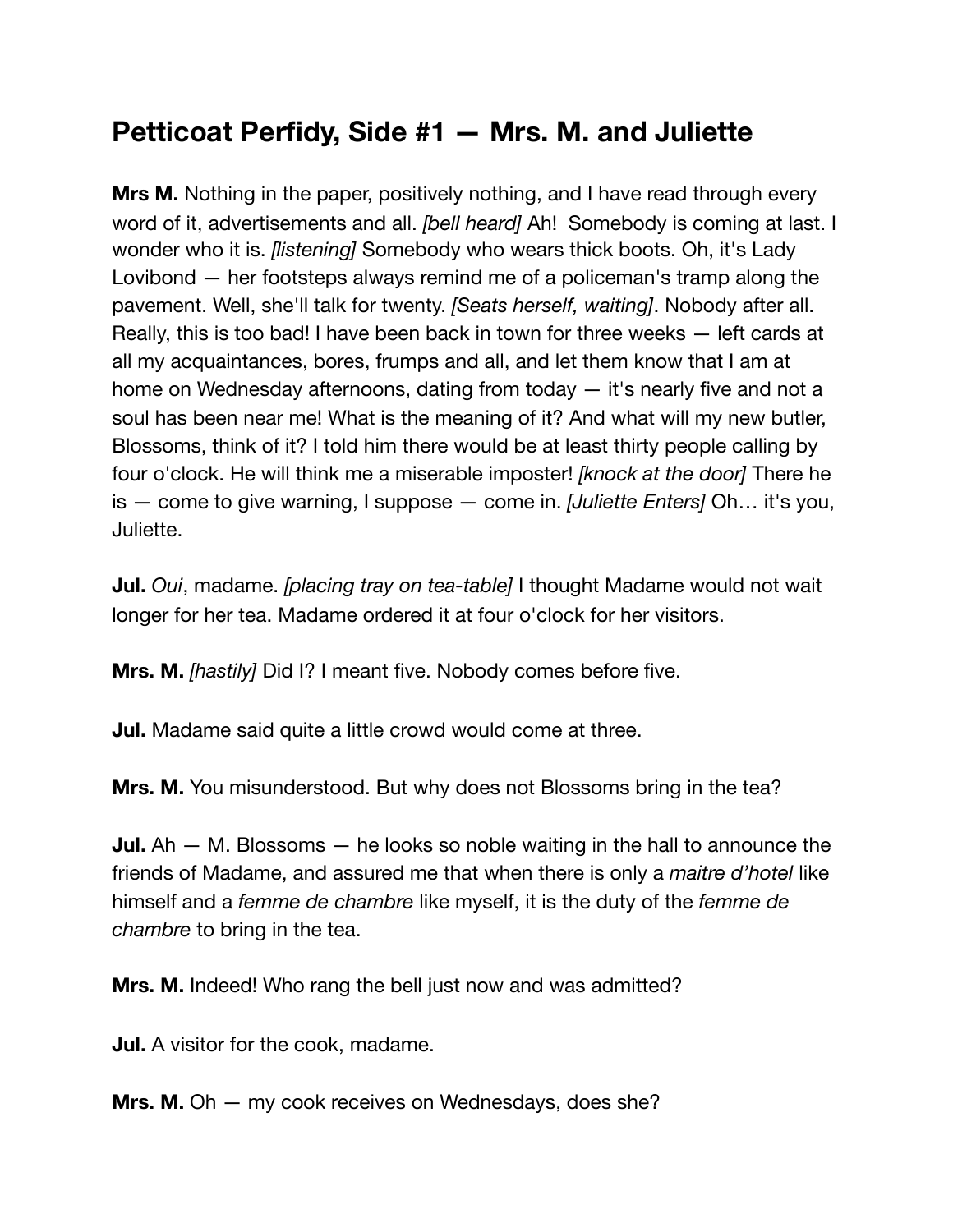**Jul.** As Madame does not go out on Wednesdays, cook thought she would choose the same day as Madame, and it is more convenient for M. Blossoms.

**Mrs. M.** Well, upon my word — I — *[seeing Juliette pouring tea into several cups]* What are you doing, Juliette?

**Jul.** If all the cups are clean the first visitor that comes may think that Madame has been neglected this afternoon, and I wish to preserve the self-respect of Madame.

**Mrs. M.** Nonsense! As if anybody would look into the cups, and draw such a conclusion.

**Jul.** Probably Madame would herself at the house of another. See these chairs, their order is too manifest, each say, "Nobody has sat in me." If Madame will permit me. *[places chairs in disorder about the room]* Voila, that is better. Has Madame any further orders?

**Mrs. M.** No, thank you, Juliette, you have done quite enough for my selfrespect, I assure you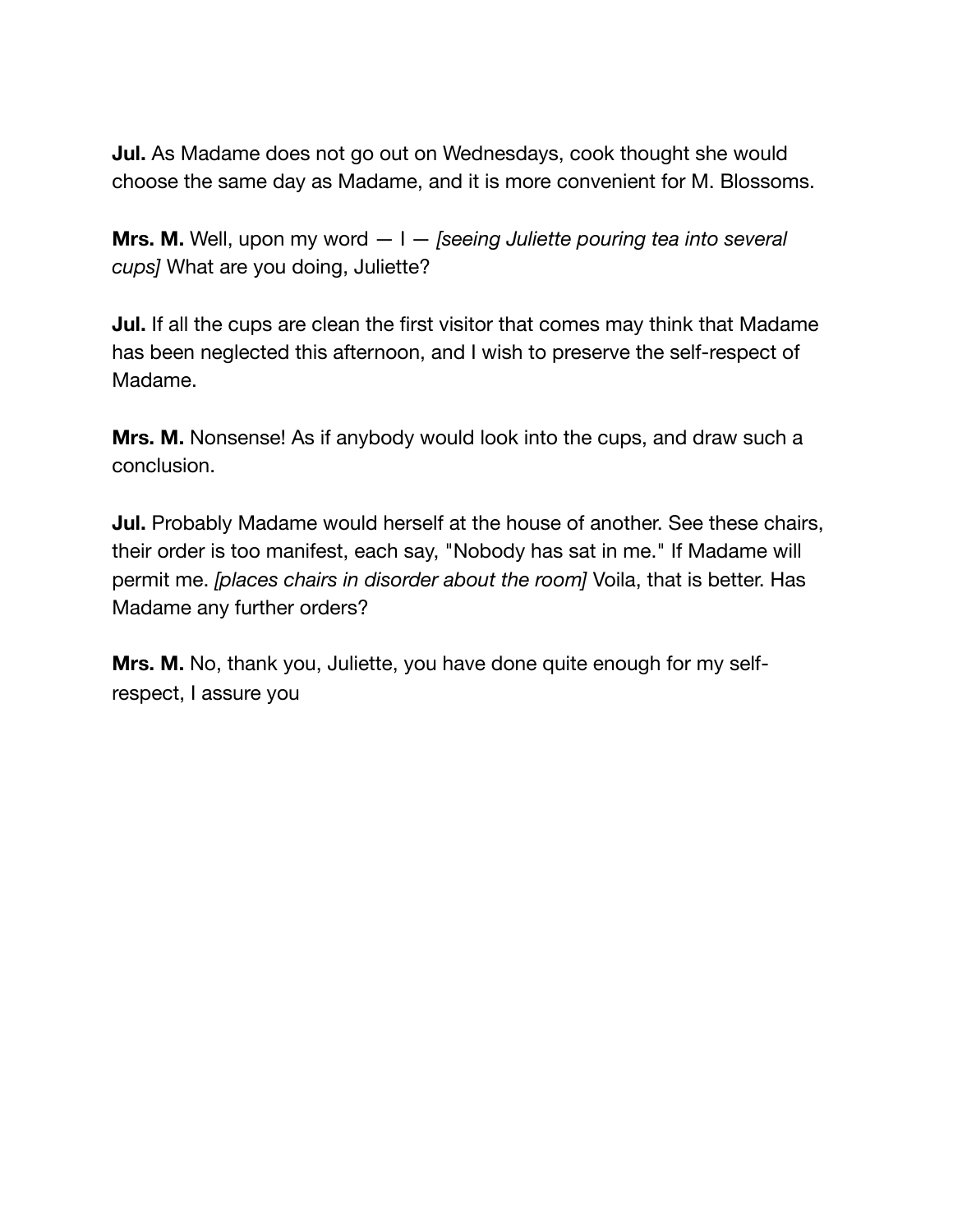## **Petticoat Perfidy, Side #2 — Mrs. M. and Mrs. N. J.**

**Mrs. N.** I was going along Piccadilly on my way to the concert at the Princes Hall, and I thought "I'll just look in on Mrs. Mountrevor; it's her afternoon at home, and I'll have just a few minutes' quiet chat with her, as I shall be sure to find her  $-$  alone.

**Mrs. M.** Alone! Oh, my dear, if you had come ten minutes sooner there would not have been a chair for you to sit upon. Indeed, ever since three o'clock the room has been crowded, positively crowded. Why, my throat is quite sore with talking.

**Mrs. N. J.** Ah, I thought your voice sounded a little shaky.

**Mrs. M.** Shaky?

**Mrs. N. J.** Dreadfully tired, I mean. You ought to take more care of yourself, my dear. Keep your feet warm and your head cool; that's the way. And who has been here this afternoon?

**Mrs. M.** Oh, almost everybody. The French Ambassador, the President of the Board of Commerce, Mrs. Happyrock, Lady Smith Kensington, the Duchess of Dorset —

**Mrs. N. J.** The Duchess of Dorset — are you quite sure !

**Mrs. M.** What do you mean by sure?

**Mrs. N. J.** I thought the dear Duchess was at Nice.

**Mrs. M.** Oh, so she was, but she only stayed there a short time, and has just come back.

**Mrs. N. J.** A very short time; she only left London for the South of France the day before yesterday.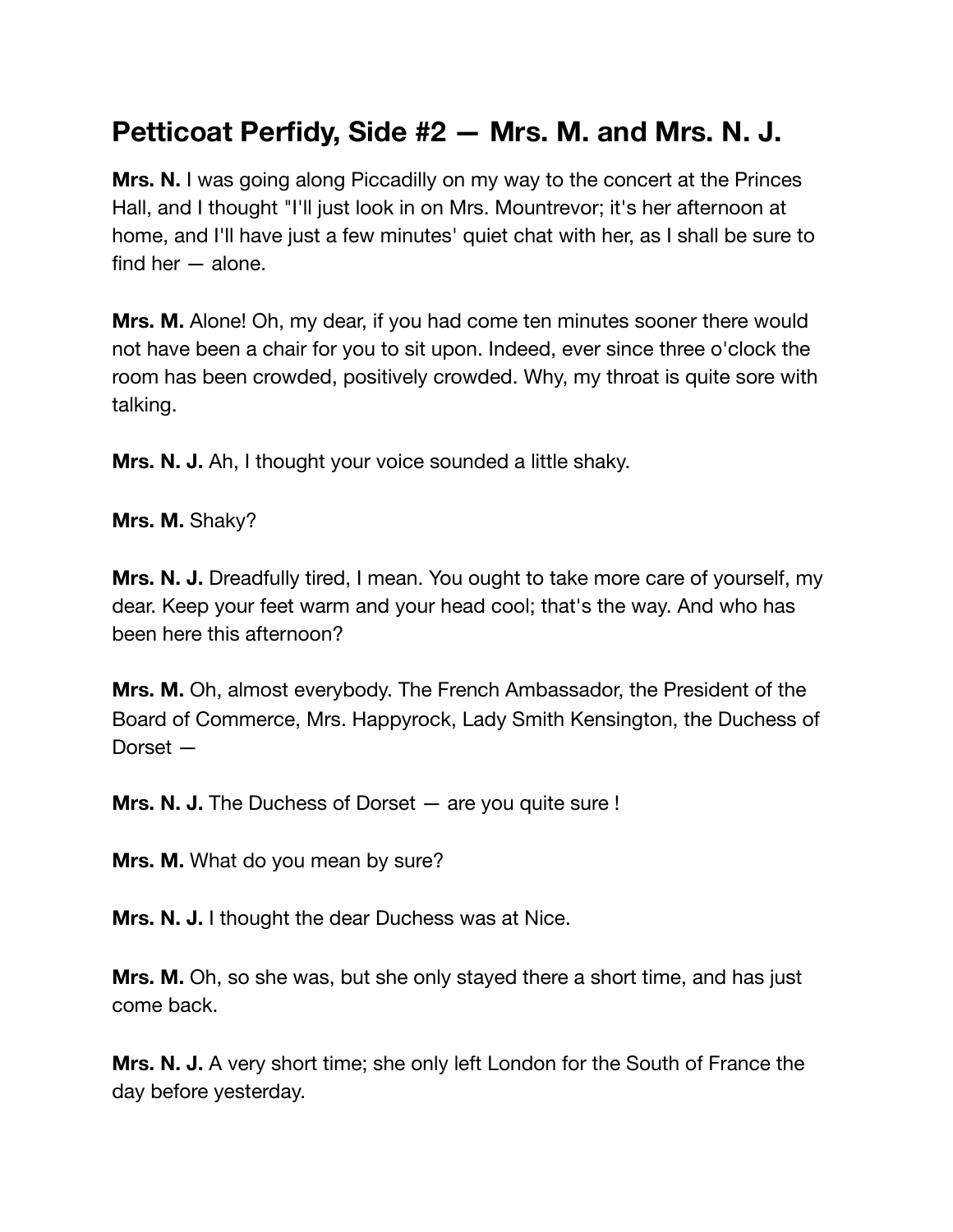**Mrs. M.** *[confused]* One travels so quickly now-a-days. Do have some tea.

**Mrs. N. J.** Thanks, let me help myself.

**Mrs. M.** I hope there is some left.

**Mrs. N. J.** Oh yes  $-$  it's quite full.

**Mrs. M.** Blossoms has filled it up so many times, I am afraid it's rather weak.

**Mrs. N. J.** Weak! *[pouring out tea]* Not at all, just as strong as if it had never been touched. What wonderful tea yours must be.

**Mrs. M.** Just what everybody has remarked this afternoon.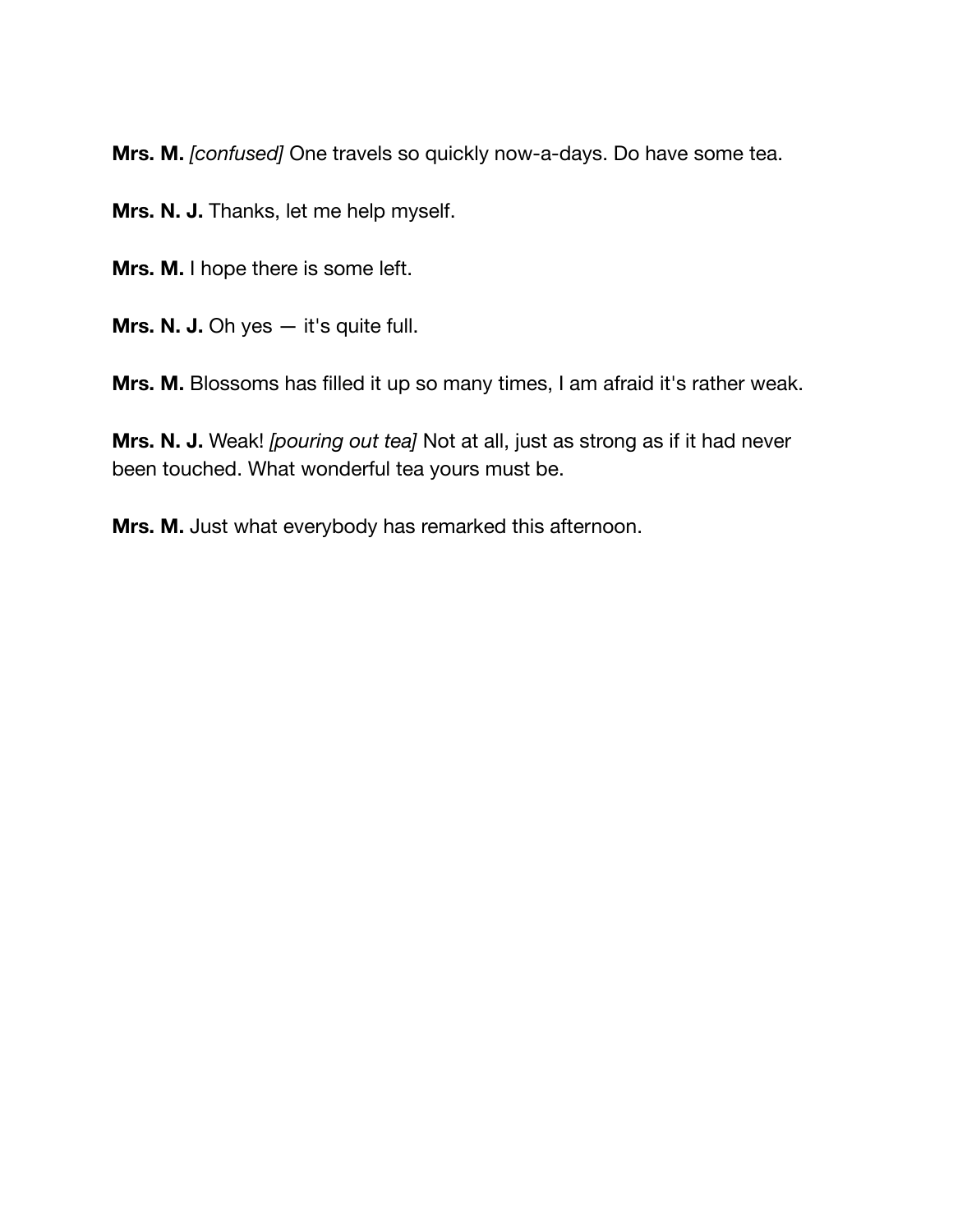### **Petticoat Perfidy, Side #3 — Mrs. N. J. & Juliette**

**Mrs. N. J.** Very pleasant society at the Mountrevors' country house, I suppose?

**Jul.** *[Grandiose, impersonating Russian nobility throughout scene].* Oh, yes; but rather *triste*.

**Mrs. N. J.** Yes. *[aside]* What beautiful French she speaks, too. *[aloud]* I always find the country so dull. But you meet very nice people, people in good society, I mean?

**Jul.** Ah, no; very nice, but common-place and vulgar.

**Mrs. N. J.** You surprise me. Was not Lord Fabian Fitznoodle there? You don't call him vulgar, I hope.

**Jul.** Oh, no, he is quite a gentleman; very generous with his money, and excellent taste.

**Mrs N. J.** *[aside]* Generous with his money! What does she mean? *[aloud]* I suppose you observed that he  $-$  well  $-$  that he paid great attention to Mrs. Mountrevor?

**Jul.** Not at all, not at all *[holds out tea]*. Lord Fabian is a handsome man, a little *passé* perhaps; but, did you ever see his valet? Ah! his valet, *mon Dieu*, is a remarkably handsome man.

**Mrs N. J.** No, I have not the pleasure of his acquaintance, *[aside]* Rather an odd remark for a Russian princess!

**Jul.** It is very warm. Tell me, dear friend, do you see a fan anywhere about?

**Mrs. N. J.** On the chimney piece

**Jul.** Would you kindly?

**Mrs. N. J.** Oh, charmed, I am sure, *[rises; fetches fan from mantelpiece and gives it to Juliette]* There, Princess.

**Jul.** Thanks very much.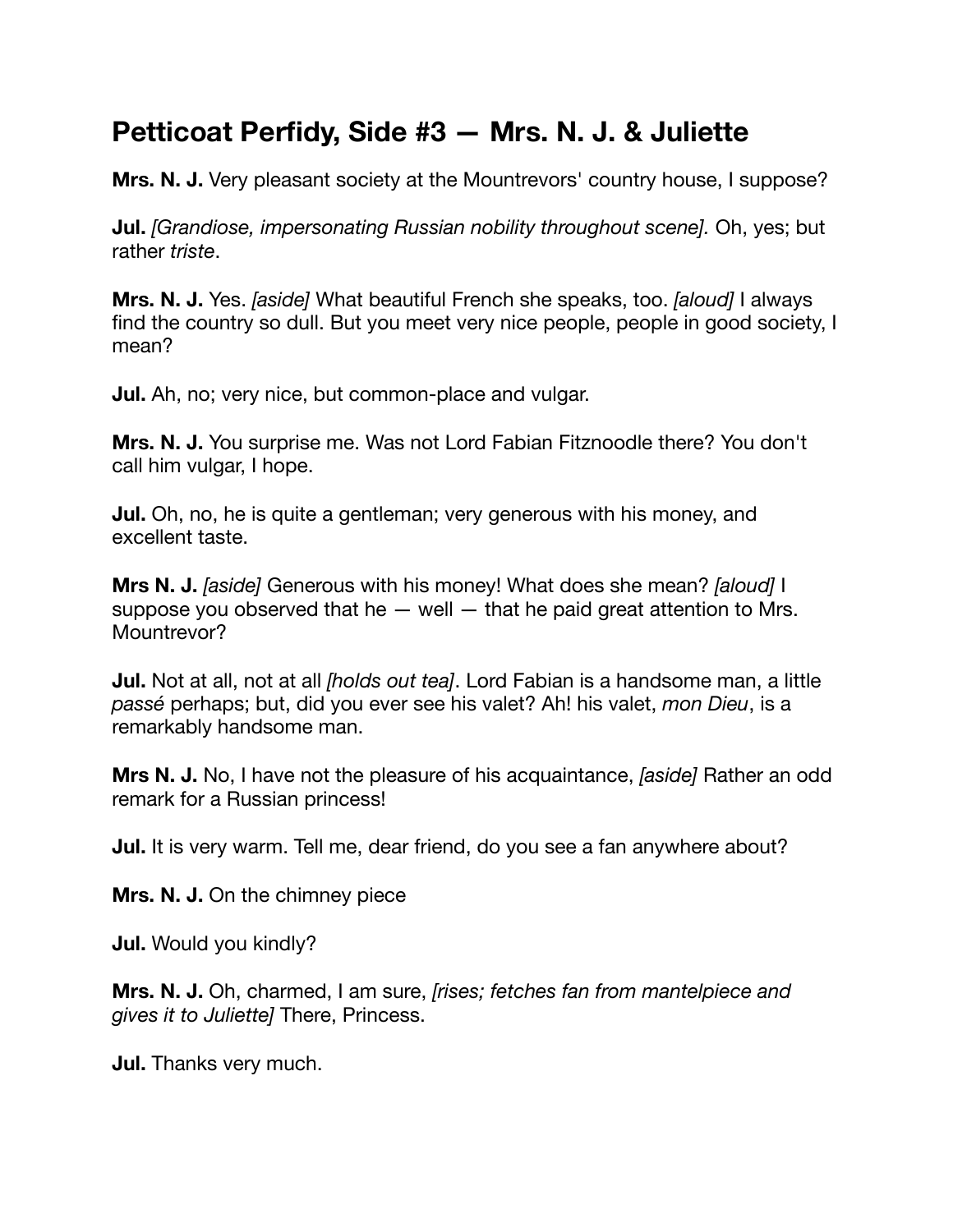**Mrs. N. J.** *[aside]* She is accustomed to be waited on, there is no mistake about that, *[aloud]* And how do you amuse yourself in London, Princess? You go to the theatre?

**Jul.** Whenever I can, but it is not often, I have *so few evenings to myself*, only one or two in the course of the month. Sundays, of course, but in this stupid London there are no theatres on Sundays.

**Mrs. N. J.** Only one or two evenings — Oh, you mean you are so overwhelmed with your duties?

**Jul.** Exactly; always hard at work.

**Mrs. N. J.** *[aside]* Exemplary creature ! *[aloud]* And are you fond of music?

**Jul.** Oh, *mais oui*, *j'adore la musique*! *[sings a few lines of a French song]* 

**Mrs. N. J.** *[aside]* Ah, how thoroughly Russian!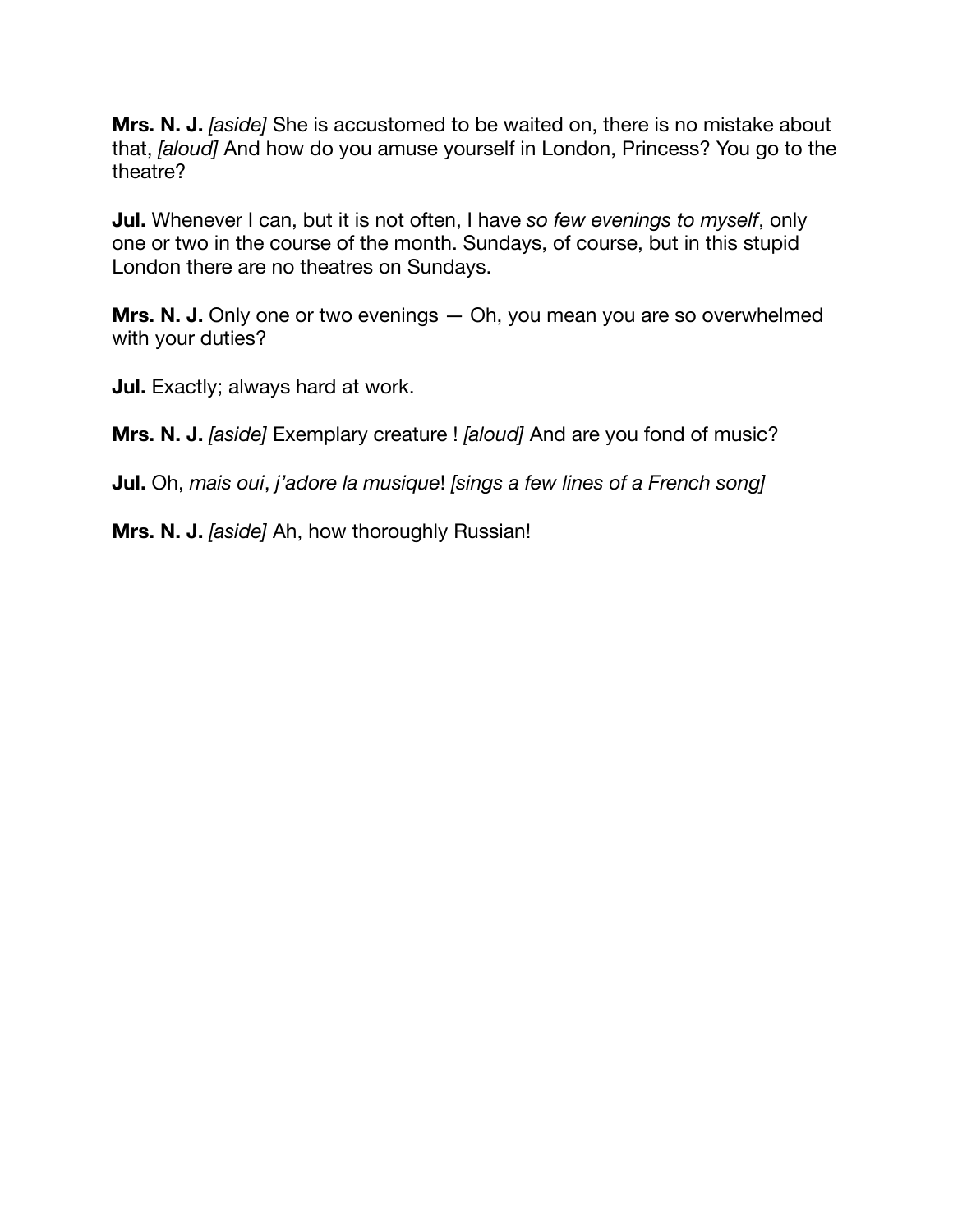### **Cox and Box, Side #1 —Cox & Bouncer**

COX: Eight o'clock! (knock at door) Come in!

*Enter SERGEANT BOUNCER.* 

BOUNCER: Good morning, Colonel Cox. Why, you've had your hair cut!

COX: Cut! It strikes me I've had it mowed! I look as if I'd been cropped for the Army… This comes of having one's hair cut. None of my hats will fit me. By-the-bye, Bouncer, I wish to know how it is that I frequently find my apartment full of smoke?

BOUNCER: Why—I suppose the chimney —

COX: The chimney doesn't smoke tobacco. I'm speaking of tobacco smoke.

BOUNCER: Why, the gentleman who has got the attics is hardly ever without a pipe in his mouth.

COX: Ah! then you mean to say that this gentleman's smoke, instead of emulating the example of all other sorts of smoke, and going up the chimney, thinks proper to affect a singularity by taking the contrary direction?

BOUNCER: Why —

COX: Then I suppose the gentleman you are speaking of is the individual that I invariably meet coming up stairs when I'm going down, and going down when I'm coming up?

BOUNCER: Why  $-$  yes  $-1$ 

COX: I should set him down as a gentleman connected with the printing interest.

BOUNCER: Yes sir. Good morning. *(Going.)*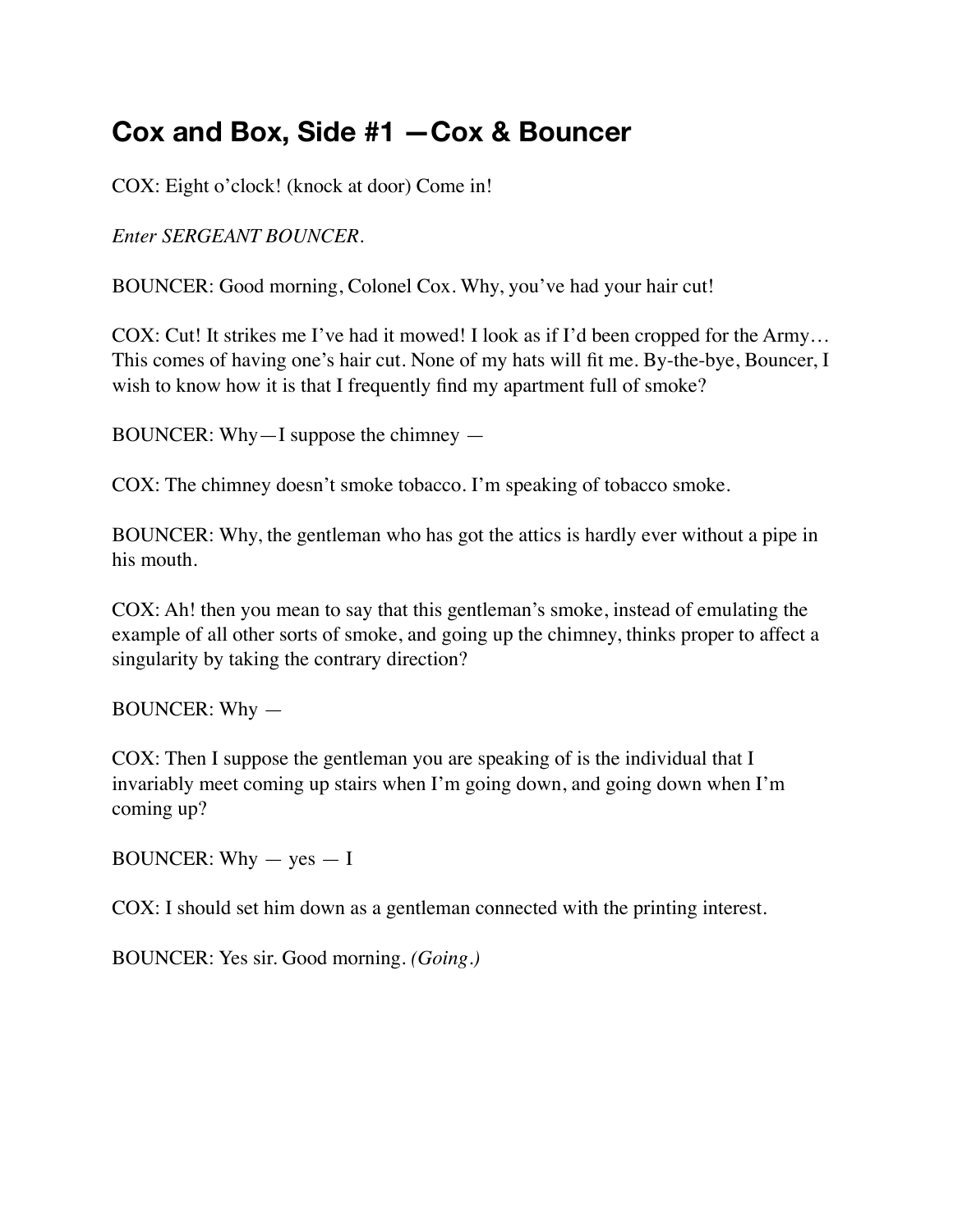### **Cox and Box, Side #1 —Box & Bouncer**

BOUNCER: He's gone at last! I was in fear Mr. Box should come in before Mr. Cox went out. Luckily they've never met yet; for Mr. Box is hard at work at a newspaper office all night, and doesn't come home till morning, and Mr. Cox is busy making hats all day long, and doesn't come home till night; so that I'm getting double rent for my room, and neither of my lodgers is any the wiser for it. Now, let me put Mr. Cox's things out of Mr. Box's way.

BOX: *(without)* Pooh — pooh! Why don't you keep your own side of the staircase, sir? *(Enters — puts his head out of door again, shouting)* It was as much your fault as mine, sir! I say, sir. It was as much your fault as mine, sir!

BOUNCER: Dear, dear, Mr. Box! What a temper you are in to be sure! I declare, you are quite pale.

BOX: What colour would you have a man to be who has been setting up long leaders for a daily paper all night?

BOUNCER: Oh, certainly, Mr. Box! *(Going.)*

BOX: Stop! Can you inform me who the individual is that I invariably encounter going down stairs when I'm coming up, and coming up stairs when I'm going down?

BOUNCER: (confused) Oh—yes—the gentleman in the attic, sir.

BOX: Oh! There's nothing particularly remarkable about him, except his hats. I meet him in all sorts of hats — white hats and black hats — hats with broad brims, and hats with narrow brims; in short, I have come to the conclusion that he must be associated with the hatting interest.

BOUNCER: Yes, sir! And they tell me that's why he took the hattics!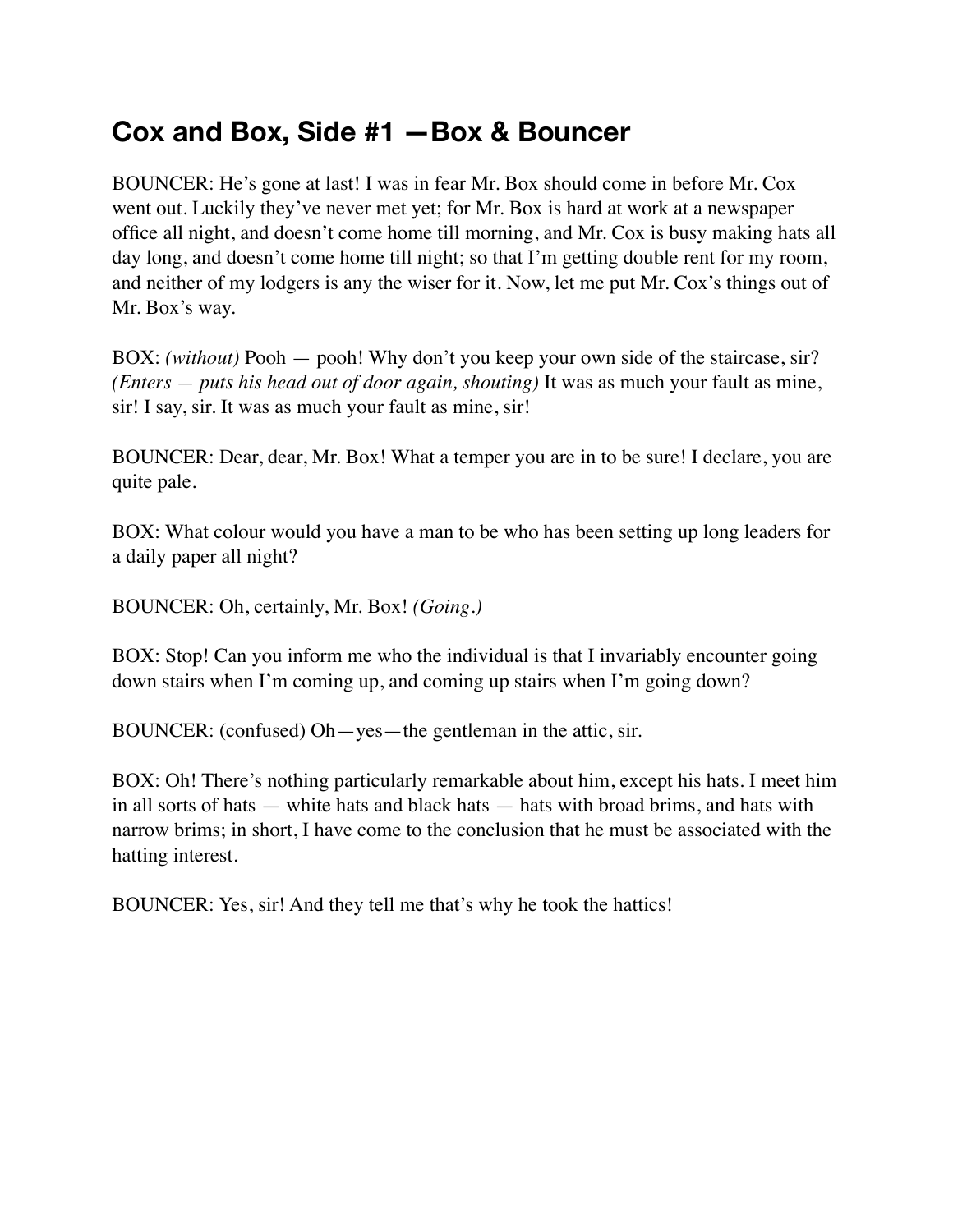#### **Cox and Box, Side #3 —Cox & Box**

COX: Are you married?

BOX: Me? Why, not exactly!

COX: Ah! A happy bachelor?

BOX: Why, not precisely!

COX: Oh! A widower?

BOX: No. Not absolutely!

COX: You'll excuse me, sir — but, at present, I don't exactly understand how you can help being one of the three.

BOX: Not help it?

COX: No, sir. Not you, nor any other man alive!

BOX: Ah, that may be. But I'm not alive!

COX: You'll excuse me, sir — but I don't like joking upon such subjects.

BOX: But I am perfectly serious, sir. I've been defunct for the last three years.

COX: Will you be quiet, sir!

BOX: If you won't believe me, I'll refer you to a very large, numerous, and respectable circle of disconsolate friends.

COX: My dear sir  $-$  my very dear sir  $-$  if there does exist any ingenious contrivance whereby a man, on the eve of committing matrimony, can leave this world, and yet stop in it, I shouldn't be sorry to know it.

BOX: Then there's nothing more easy. Do as I did.

COX: I will! What is it?

BOX: Drown yourself!

COX: Will you be quiet sir!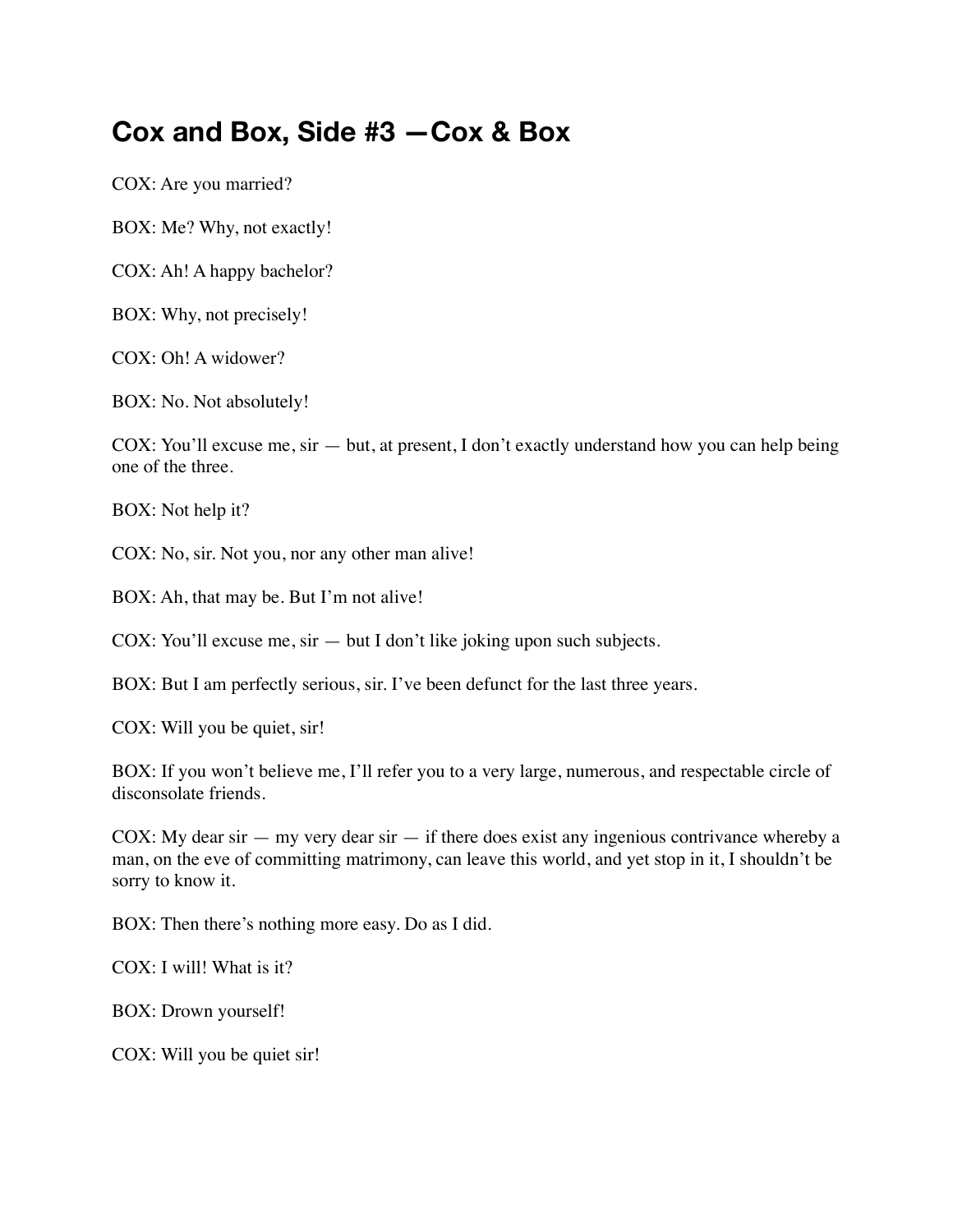#### AUDITION SONG — BOUNCER "Rataplan"

*(Sheet music Available in separate PDF. Link to recording will be provided.)*

We sounded the trumpet, we beat the drum, Somehow the enemy didn't come. So I gave up my horse In Her Majesty's force As there wasn't a foeman To meet with the yeoman; And so no invasion Threatened the nation. There wasn't a man In the rear or the van, Who found an occasion to sing Rataplan! Rataplan! Rataplan! Rataplan plan, plan, plan!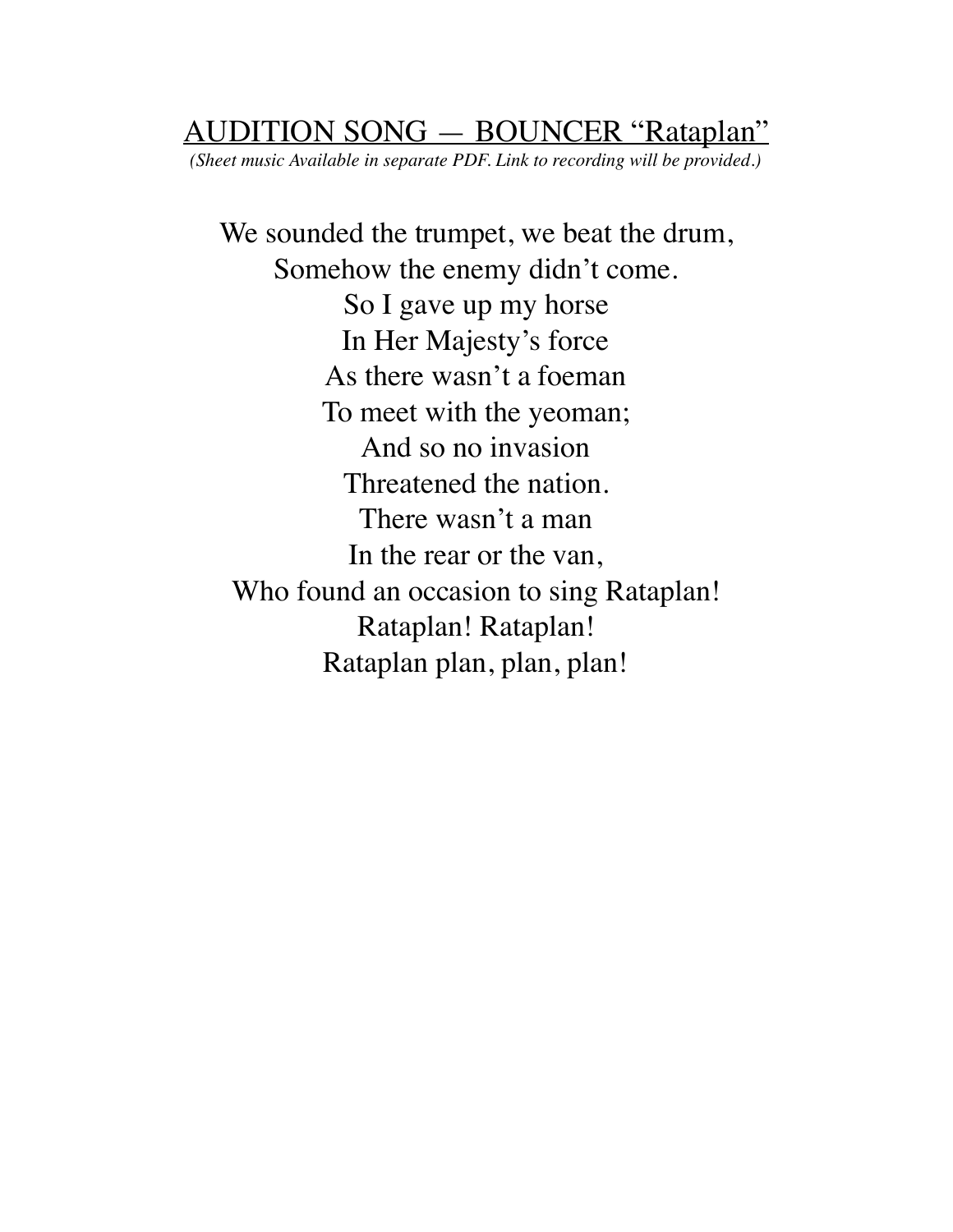# $TION SONG - BOX "A Lullabv"$

*(Sheet music Available in separate PDF. Link to recording will be provided.)*

Hushed is the bacon on the grid, I'll take a nap and close my eye. Soon shall I be nodding, nodding, nid, Nid, nodding, nodding, nodding, nodding. Singing lullaby, lullaby, lullaby, Lulla, lulla, lulla, lulla, lullaby. Hush-a-bye, bacon, on the coal top. Till I awaken, there you will stop, Lullaby, lullaby.